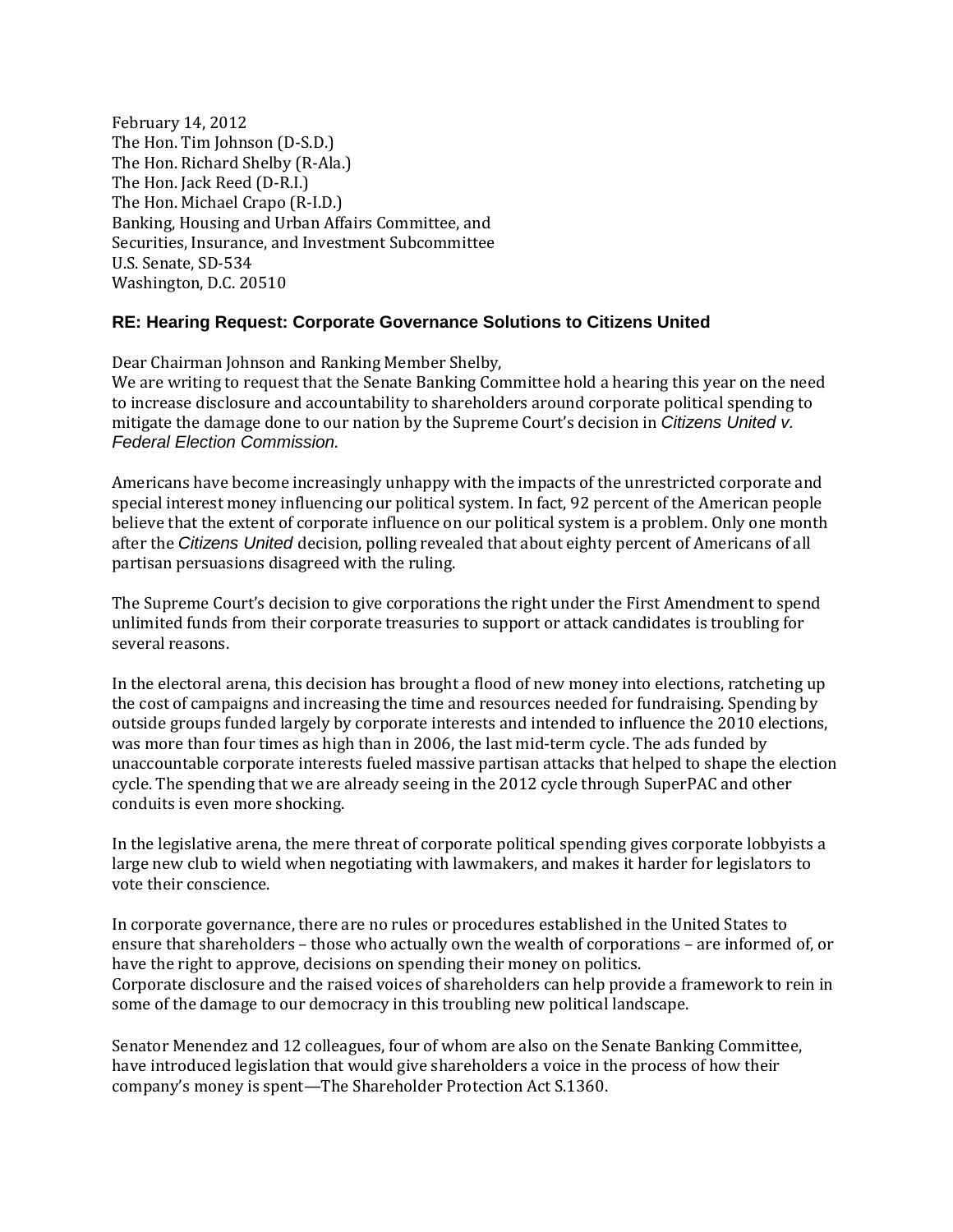In addition a petition has been filed at the SEC calling on that agency to create rules dealing with political spending by publicly traded corporations. Over 25,000 comments have been filed in support of the petition. The SEC should move forward creating these rules quickly, as responsible corporate governance requires the involvement of informed shareholders.

We urge the Senate Banking Committee to use this next session of the  $112<sub>th</sub>$  Congress to advance the discussion around shareholder empowerment in the wake of a seemingly endless flood of corporate money in our elections.

Holding management accountable and ensuring that political spending decisions are made transparently and in pursuit of sound business goals is important for both the market and for democracy.

Sincerely, Campaign Legal Center Center for Corporate Policy Chesapeake Climate Action Network Citizen Works Citizens for Responsibility and Ethics in Washington Coalition for Accountability in Political Spending (CAPS) CAPS Members Include: Public Advocate Bill de Blasio, New York City Governor Pat Quinn, State of Illinois State Treasurer Janet Cowell, North Carolina State Comptroller Tom DiNapoli, New York State Treasurer Bill Lockyer, California State Treasurer Rob McCord, Pennsylvania City Controller Wendy Greuel, Los Angeles Representative William A. Current, Sr., North Carolina House of Representatives Representative James Pilliod, NH House of Representatives County Commissioner Toni Pappas, Hillsborough County, NH Coffee Party USA Common Cause Communications Workers of America CtW Investment Group Democracy 21 Democracy for America Demos Friends of the Earth Greenpeace International Brotherhood of Teamsters John Cavanagh, Director, Institute for Policy Studies League of Conservation Voters Main Street Alliance Massachusetts Laborers National Consumers League Nell Minnow, board member GMI ratings New Jersey Public Interest Research Group New Progressive Alliance NorthStar Asset Management, Inc. (\$160 million AUM)